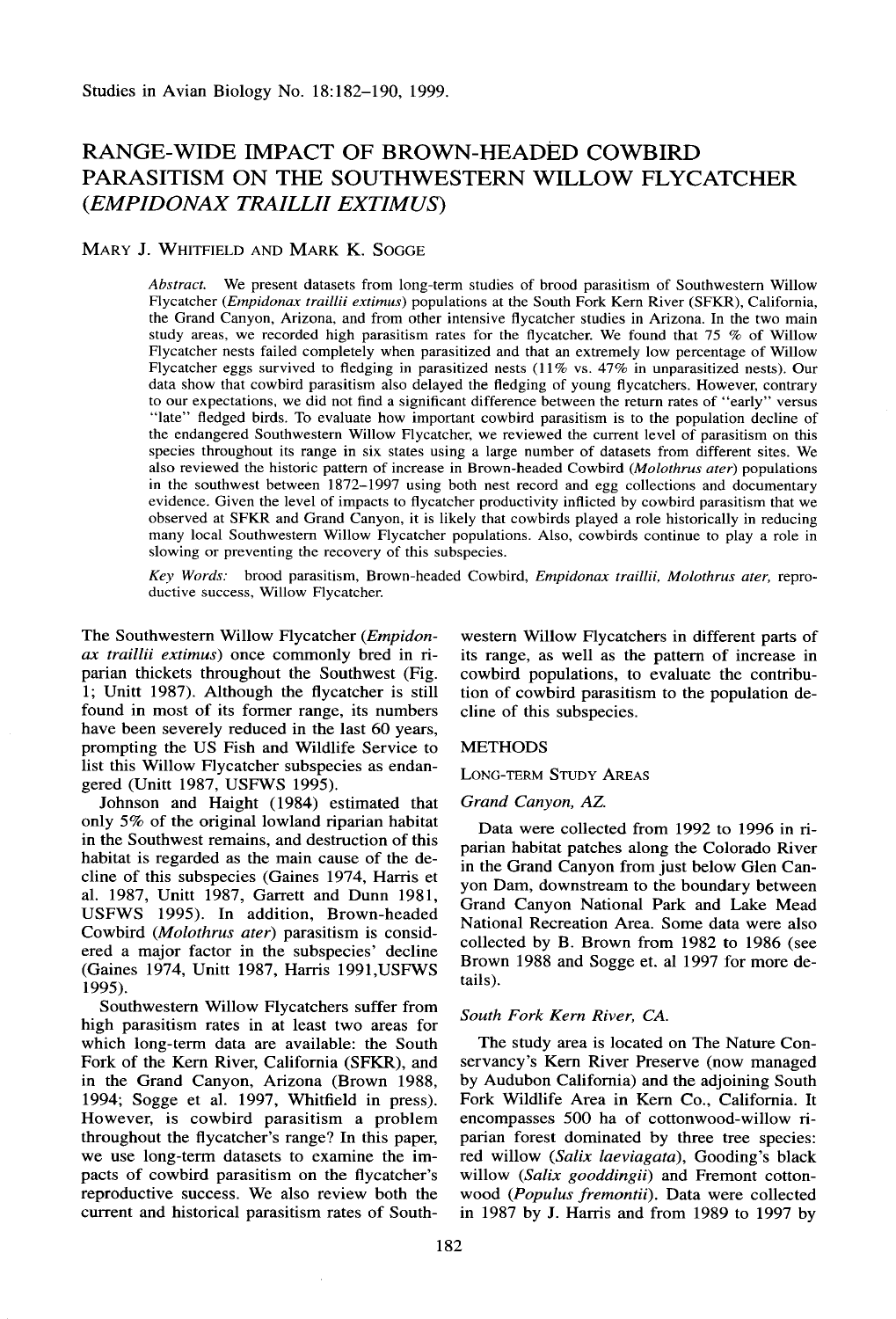**PAPER** 

IN THIS

ANALYSES CONDUCTED

**VARIOUS** 

Ë FOR

**SOURCES** 

DATA 3

 $\overline{a}$ TABLE



**FIGURE 1. Approximate breeding range distribution (thick black line) of Empidonax traillii extimus, adapted from Unitt (1987) and Browning (1993). Shaded circles are approximate locations of breeding sites for which cowbird parasitism data are presented in the text. l= San Luis Rey River, 2 = South Fork Kern River, 3 = Mesquite, Virgin River Delta, and Mormon Mesa, 4 = Grand Canyon, 5 = Verde River, 6 = Roosevelt Lake, 7 = San Pedro River, 8 = White Mtns., 9 = Gila River, 10 = Rio Grande.** 

# **M. Whitfield (see Harris 1991 and Whitfield et. al. this volume for more details).**

## **OVERVIEW OF CURRENT PARASITISM RATES**

**We obtained data on current parasitism rate and cowbird presence at Willow Flycatcher breeding locations across the subspecies range from various sources (Fig. 1, Table 1).** 

# **LONG-TERM DATASETS: IMPACT OF PARASITISM ON FLYCATCHER REPRODUCTIVE SUCCESS**

**We used data from our own long-term studies and four other sources (Table 1) to analyze nest outcome of parasitized nests. We used only active nests (defined as nests with at least one egg or young, cowbird or flycatcher), with known outcome, in our analyses. A successful nest was one that fledged at least one Willow Flycatcher.** 

**Egg success data were collected at SFKR from 1989 to 1997. We used a t-test and a Mann-Whitney U test for comparing hatching success and fledging success of parasitized and unparasitized nests.** 

**We used six sources (Table 1) for the nest success analysis. Nest success was defined as the total number of successful nests divided by the total number of active nests. We used the Chisquare test of homogeneity for comparing nest success in parasitized and unparasitized nests in California, Arizona, and New Mexico.** 

# **Return rates of early versus late nesters.**

**Data were collected using banded birds on the SFKR from 1989 to 1997. All nestlings used in** 

|                                                         |                                                                                                                                                                                                                                                     |                                 |                                                                                                                                   |                                                |                                            | Type of data   |                 |
|---------------------------------------------------------|-----------------------------------------------------------------------------------------------------------------------------------------------------------------------------------------------------------------------------------------------------|---------------------------------|-----------------------------------------------------------------------------------------------------------------------------------|------------------------------------------------|--------------------------------------------|----------------|-----------------|
| State(s)                                                | Region                                                                                                                                                                                                                                              | Author                          | Citation                                                                                                                          | Parasitism<br>presence<br>rates and<br>cowbird | Parasitism<br>rates by<br>habitat<br>types | aucome<br>Nest | success<br>Nest |
|                                                         | Grand Canyon                                                                                                                                                                                                                                        | Brown                           | 988                                                                                                                               |                                                |                                            |                |                 |
|                                                         |                                                                                                                                                                                                                                                     |                                 |                                                                                                                                   |                                                |                                            |                |                 |
|                                                         |                                                                                                                                                                                                                                                     | ogge et al.<br>Iuiznieks et al. |                                                                                                                                   |                                                |                                            |                |                 |
| 222223                                                  |                                                                                                                                                                                                                                                     | Sferra et al.                   |                                                                                                                                   |                                                |                                            |                | ×               |
|                                                         |                                                                                                                                                                                                                                                     | spencer et al                   |                                                                                                                                   |                                                | ×                                          |                |                 |
|                                                         |                                                                                                                                                                                                                                                     |                                 |                                                                                                                                   |                                                |                                            |                |                 |
|                                                         |                                                                                                                                                                                                                                                     | Harris<br>Whitfield<br>W Haas   |                                                                                                                                   |                                                |                                            |                |                 |
|                                                         |                                                                                                                                                                                                                                                     |                                 |                                                                                                                                   |                                                |                                            |                |                 |
| CA<br>CA<br>CO, NV and UT<br>NMM<br>NMM<br>NMMM<br>NNMM | Grand Canyon<br>Various sites throughout the state<br>Various sites throughout the state<br>Various sites throughout the state<br>Various sites throughout the state<br>South Fork Kern River<br>San Luis Rey River<br>Various sites in these state |                                 | 1997 and this study<br>1994<br>1995, 1997<br>1996<br>1996<br>this study<br>this study<br>this study<br>1994<br>1995, 1997<br>1995 |                                                |                                            |                |                 |
|                                                         |                                                                                                                                                                                                                                                     | Sogge<br>Maynard                |                                                                                                                                   |                                                |                                            |                |                 |
|                                                         |                                                                                                                                                                                                                                                     | Cooper                          |                                                                                                                                   |                                                |                                            |                |                 |
|                                                         |                                                                                                                                                                                                                                                     | Ahlers and White                |                                                                                                                                   |                                                |                                            |                |                 |
|                                                         | Rio Grande River<br>Gila River Valley<br>Gila River Valley                                                                                                                                                                                          | skaggs                          | 1996                                                                                                                              |                                                |                                            |                |                 |
|                                                         |                                                                                                                                                                                                                                                     |                                 |                                                                                                                                   |                                                |                                            |                |                 |
|                                                         | Virgin River                                                                                                                                                                                                                                        | S. Siõleson<br>McKernan         | Unpubl. data<br>Unpubl. data                                                                                                      |                                                |                                            |                |                 |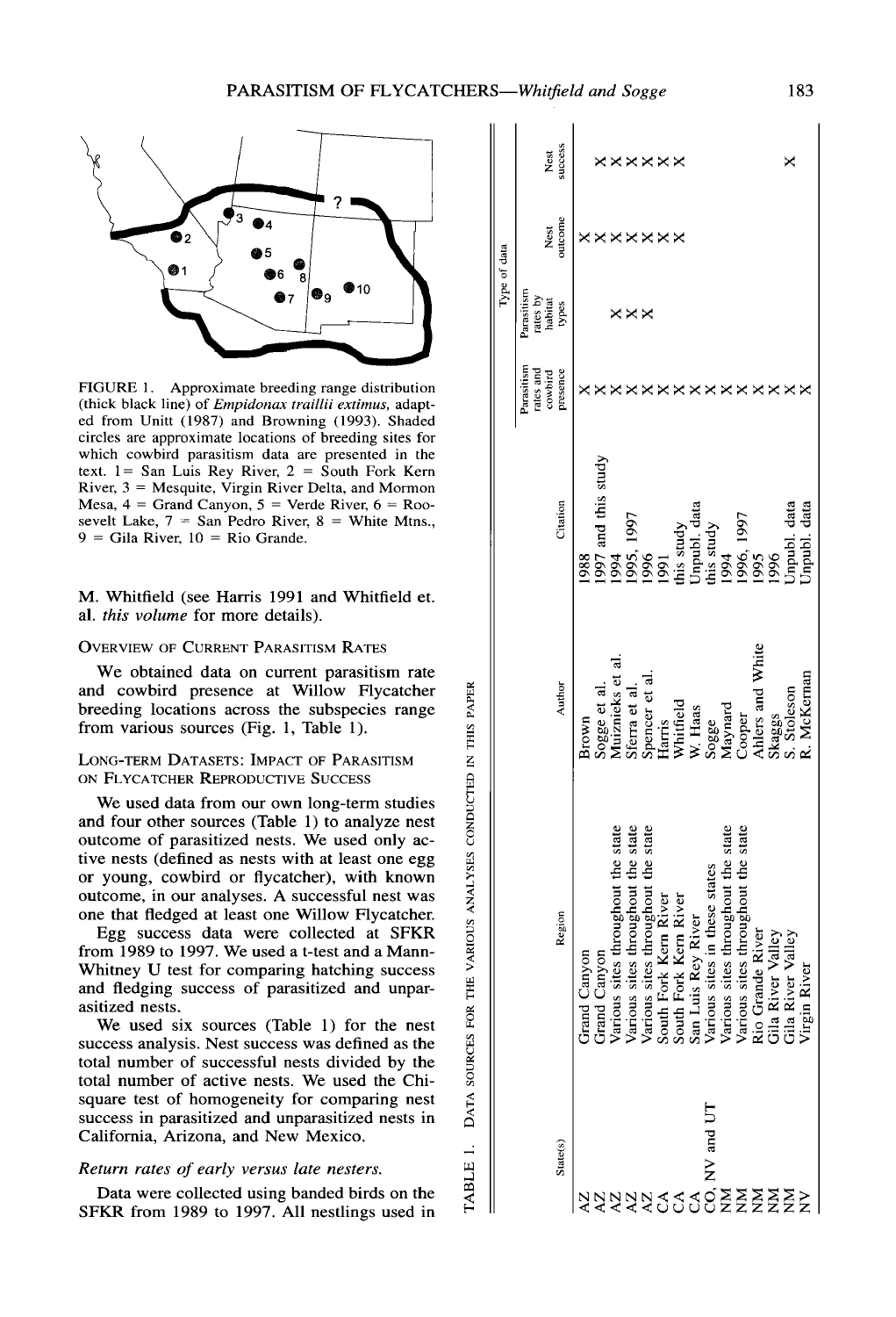**the analysis were handed with a USFWS band. Due to heavy cowbird parasitism and the resultant low productivity, and low return rates, we did not have a large enough sample size to test directly whether breeding delays caused by cowbirds resulted in lower fledgling survival. However, we could indirectly test whether cowbirds decreased the survivorship of fledged young by investigating differences in return rates of young fledged from early vs. late nests. The first step was to determine whether cowbird parasitism caused significant delays in Willow Flycatcher fledging dates. To do this, we standardized laying dates in relation to arrival dates by designating the date when the first Willow Flycatcher egg was laid for the breeding season as day one for that year. This method helps reduce bias due to yearly variation in arrival dates (Perrins and McCleery 1989). For nests that were found after its first egg was laid, we estimated the first egg laid date by counting backwards the appropriate number of days (15 to 17 days depending on** 

**The comparison of return rates of early versus late nesters was made by comparing the first egg dates of successful parasitized females with successful unparasitized females. A successful female was defined as a female that fledged at least one flycatcher young. Females that had nests in which we addled cowbird eggs or removed cowbird chicks were not used in the analysis. Because the data were not normally distributed, we tested for the difference in first egg dates between parasitized and unparasitized females using the Mann-Whitney U test.** 

**clutch size) from the hatching date.** 

**To determine if there was a difference in survivorship of young that fledged early in the breeding season versus young that fledged late, we recorded the first egg dates of recaptured Willow Flycatchers that had been banded in earlier years as nestlings. Because the return rates of hatching years birds were unusually high (averaged 32% for eight years), we assumed that recapture rates would be a good index for survivorship (Uyehara et al. in press). To mimic the delay that parasitism has on successful parasitized females, a bird was categorized as "early fledged" when the first egg date of its natal nest was before the average first egg date of successful parasitized females. A bird was categorized as "late fledged" when the first egg date of its natal nest was on or later than the average first egg date of successful parasitized females.** 

## **HISTORICAL DATA ON INCREASE IN COWBIRD ABUNDANCE AND PARASITISM RATES**

**To estimate historical parasitism rates of the Southwestern Willow Flycatcher, we looked through records of nest collections sent to us** 

**from 50 North American natural history museums. We classified records as E. t. extimus if they came from a site that was within the known E.t. extimus range as reported by Unitt (1987) and Browning (1993). The following museums had E.t. extimus nest records: Cornell University (1 record); California State University, Long Beach (1 record); Delaware Museum of Natural History (5 records); Denver Museum of Natural History (1 record); New York State Museum, Albany (1 record); Peabody Museum of Natural History (5 records); Provincial Museum of Alberta (1 record); Royal Ontario Museum (3 records); San Bernardino County Museum (16 records); Santa Barbara Museum of Natural History (12 records); Slater Museum of Natural History at the University of Puget Sound, Washington (2 records); Smithsonian National Museum of Natural History (20 records); University of Arizona Museum Collection (35 records); University of California, Berkeley (3 records); University of Nevada, Las Vegas (1 record); Western Foundation of Vertebrate Zoology (147 records).** 

**Information on historical presence and distribution of cowbirds in California was found in Unitt (1987), Laymon (1987), and Rothstein (1994). Estimates of historical abundance elsewhere in the Southwest were derived from sources listed in Table 9.** 

## **RESULTS**

#### **OVERVIEW OF CURRENT PARASITISM RATES**

**During the past five years, cowbirds have been detected at all known Southwestern Willow Flycatcher breeding locations in California, Arizona, New Mexico, southwestern Colorado, Utah, and Nevada. As is typical of all host species, cowbird parasitism rates of Southwestern Willow Flycatchers varied both geographically and temporally (Tables 2 and 3). In California, pre-trapping parasitism rates are known only for SFKR (1987, 1989-1992), where the rates averaged 66%. Post-trapping parasitism rates on SFKR (1993-1997) range from 11% to 38%. In Arizona, cowbird parasitism at most sites is below 25%, with a few of the smaller sites (< 5 pairs) experiencing parasitism of 100% in a given year and as much as 50% over 5-10 year periods. New Mexico parasitism data are limited to a few sites, where rates range from 18-40%. Although parasitism data are very limited or absent for Willow Flycatchers in Nevada, southern Utah, and southwest Colorado, cowbird parasitism has been documented at sites in each of these states.** 

# **LONG-TERM DATASETS: IMPACT OF PARASITISM ON FLYCATCHER REPRODUCTIVE SUCCESS**

**The data from our long-term studies of Willow Flycatcher populations at the SFKR and the**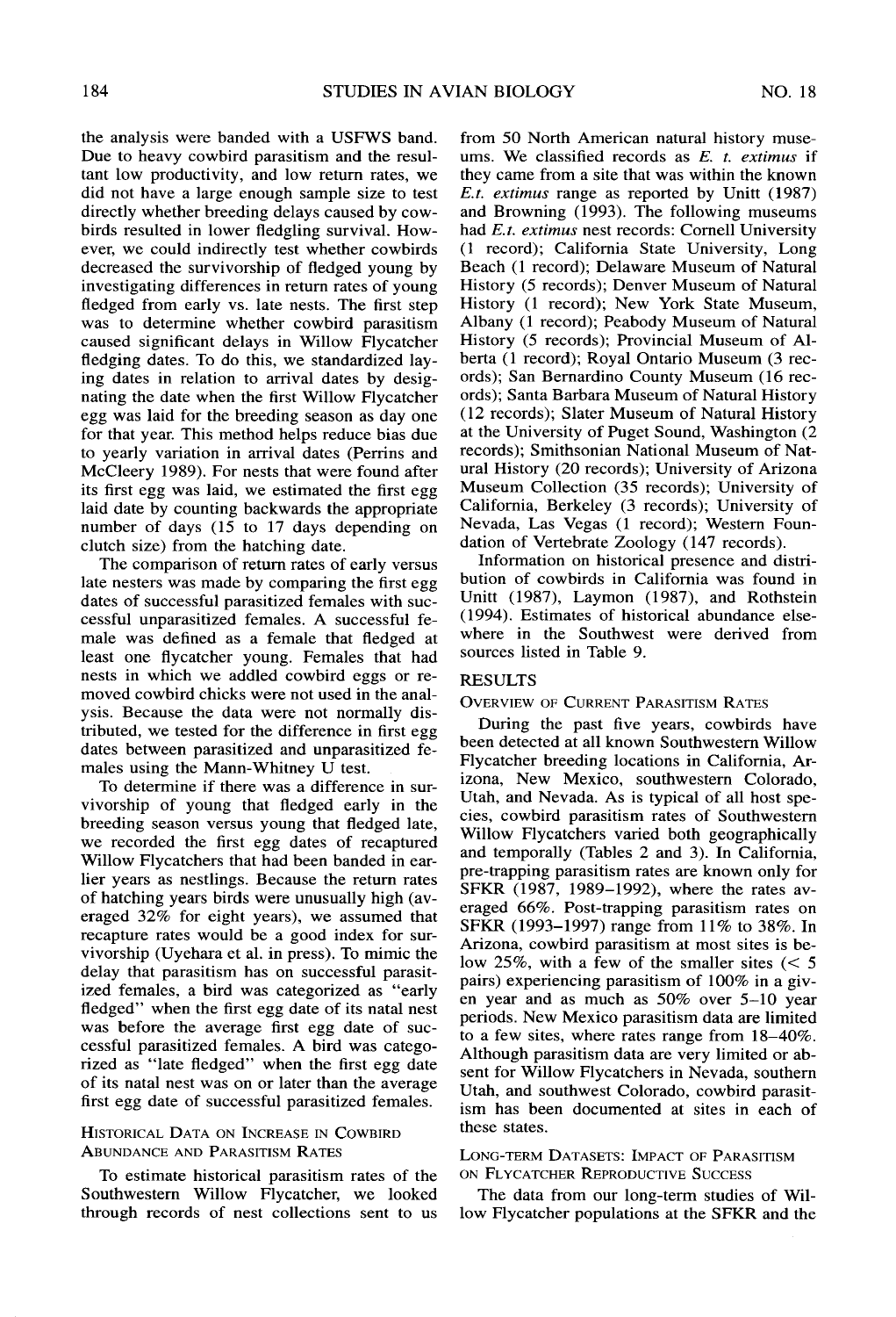| Region                    | Years covered   | No. nests | Mean annual<br>parasitism rate <sup>a</sup> | SD.  |
|---------------------------|-----------------|-----------|---------------------------------------------|------|
| South Fork Kern River, CA | 1987. 1989–1992 | 163       | 66%                                         | 0.11 |
| Mesquite, NV              | 1997            | 5         | 40%                                         | n/a  |
| Virgin River Delta, NV    | 1997            | 14        | 21%                                         | n/a  |
| Mormon Mesa, NV           | 1997            | 3         | $0\%$                                       | n/a  |
| Grand Canyon, AZ          | 1982–1986.      |           |                                             | n/a  |
|                           | 1992–1996       | 25        | 48%                                         | 0.50 |
| White Mountains, AZ       | 1993-1996       | 36        | 19%                                         | 0.19 |
| San Pedro River, AZ       | 1995-1996       | 61        | 3%                                          | 0.03 |
| Roosevelt Lake, AZ        | 1995–1996       | 17        | 18%                                         | 0.04 |
| Verde River, AZ           | 1996            | 13        | 46%                                         | n/a  |
| Gila River Valley, NM     | 1995, 1997      | 49        | 18%                                         | 0.09 |
| other sites, NM           | 1995            | 10        | 40%                                         | n/a  |

**TABLE 2. GEOGRAPHIC VARIATION IN PARASITISM RATES OF THE SOUTHWESTERN WILLOW FLYCATCHER AT SE-LECTED LOCATIONS IN CALIFORNIA, NEVADA, ARIZONA, AND NEW MEXICO** 

**a No cowbird trapping was done at these sites for these dates.** 

**Grand Canyon, and from other extensive studies in Arizona, reflect the severe impacts that parasitism has on three parameters of reproductive success: nest failure rate, hatching success, and fledging success. Nest data from Arizona and SFKR show that the majority of parasitized Willow Flycatcher nests failed (Table 4). Nests fledged cowbird young two to three times more often than flycatcher young, and fewer than 2% of the nests fledged both a cowbird and a flycatcher. In addition, SFKR egg success data show that for all years (though it is only significant in 5 of the 7 years tested), the percentage of eggs hatched per nest is lower in parasitized than unparasitized nests (Table 5). When the data are pooled, the average hatching rate for parasitized nests (20%) is significantly lower than the hatching rate for unparasitized nests**  (61%) ( $t_{279}$  = 8.21,  $p < 0.001$ ). The number of **flycatcher eggs that hatched and subsequently produced fledglings followed the same pattern as hatching success, with all years showing lower fledging rates in parasitized nests than unparasitized nests (Table 6). When the data are pooled, the fledging rate is significantly lower most years in parasitized nests (11%) than unparasitized nests (47%) (t<sub>779</sub> = 7.51, p < 0.001). Nest success data showed a similar pattern as**  **the egg success data in which the success of parasitized nests was lower than unparasitized nests in every year. An ANOVA showed that the yearly (MS error) variation was insignificant when compared to the difference between parasitized and unparasitized nests (MS effect) (AZ: ANO-VA, MS effect =0.236, MS error = 0.037; CA: MS effect = 0.845, MS error = 0.018). Therefore, we pooled the data and found that nest success is significantly lower in parasitized nests**  than in unparasitized nests in California  $(\chi^2)$  = 54.01,  $p < 0.001$ ), Arizona ( $\chi^2$ <sub>1</sub> = 22.46,  $p <$ 0.001), and New Mexico ( $\chi^2$ <sub>1</sub> = 8.13, p = 0.004) **(Table 7).** 

## **Return rates of early versus late nesters**

**First egg dates of successful parasitized females were significantly later (day 27) than first egg dates of successful unparasitized females (day 16) (Z = -3.60, P = 0.003, Mann-Whitney U test). However, we did not find any significant differences in return rates of the "early fledged" (first egg date < day 27) birds when compared**  to the "late fledged" (first egg date  $\geq$  27) **young) in any single year (Table 8). We did not pool the data and analyze the results, because of the substantial annual differences in the relative** 

**TABLE 3. ANNUAL VARIATION IN COWBIRD PARASITISM RATES OF SOUTHWESTERN WILLOW FLYCATCHERS IN ARI-ZONA, CALIFORNIA, AND NEW MEXICO** 

|                                |            | Mean no. nests | Range of annual parasitism rates |               |  |
|--------------------------------|------------|----------------|----------------------------------|---------------|--|
| Region                         | Years      | per year       | No trapping                      | Trapping      |  |
| Various sites, AZ <sup>a</sup> | 1994–1996  | 76             | $8\% - 21\%$                     |               |  |
| South Fork Kern River, CA      | 1989–1997  | 35             | 50%-80%                          | $11\% - 38\%$ |  |
| San Diego Co., CA              | 1994–1997  | 24             | Unknown                          | $0\% - 10\%$  |  |
| Gila River Valley, NM          | 1995, 1997 | 24.5           | $14.7\% - 27\%$                  |               |  |

**a Parasitism rafes of Arizona were calculated from data pooled from all sites.**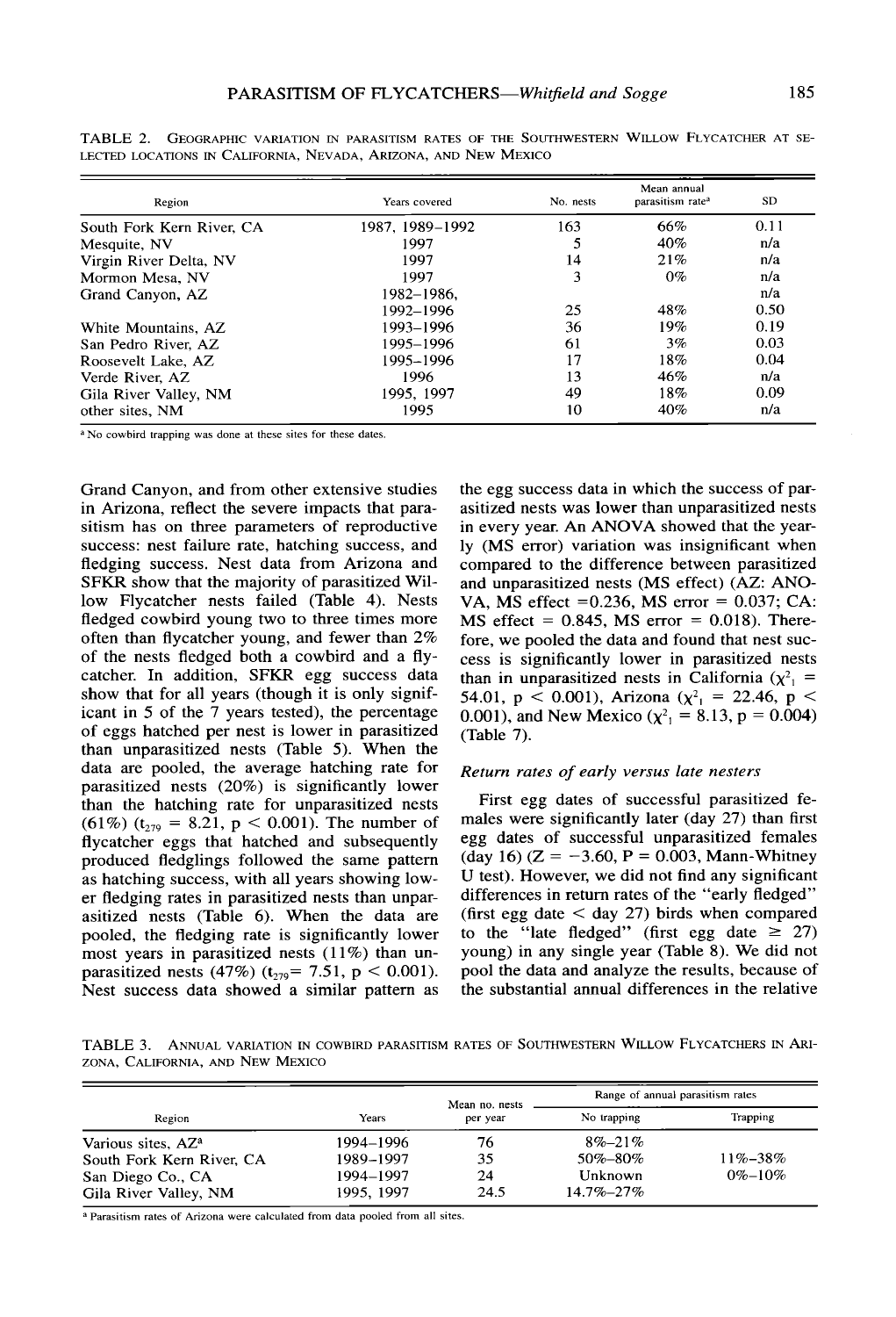| Region                                         | Years                  | Number<br>of nests | Fledged<br>cowbird | Fledged<br>flycatcher | Fledged<br>both | Failed       |
|------------------------------------------------|------------------------|--------------------|--------------------|-----------------------|-----------------|--------------|
| South Fork Kern River, CA<br>Various sites, AZ | 1989–1997<br>1992–1996 | 72<br>40           | 14%<br>30%         | $9.7\%$<br>7.5%       | $.4\%$<br>0%    | 75%<br>62.5% |

**TABLE 4. NEST OUTCOME OF SOUTHWESTERN WILLOW FLYCATCHER NESTS PARASITIZED BY BROWN-HEADED Cow-BIRDS IN CALIFORNIA AND ARIZONA** 

**return rate patterns for "early fledged" vs. "late fledged" birds.** 

# **HISTORICAL DATA ON INCREASE IN COWBIRD ABUNDANCE AND PARASITISM RATES**

**We found 254 E. t. extimus nest records from 16 of the 50 collections of nest records examined. None of the 36 Southwestern Willow Flycatcher nests collected between 1872 and 1899 were parasitized (Fig. 2). The first recorded parasitized Southwestern Willow Flycatcher nest was found by Herbert Brown near Yuma, Arizona, in 1900 (nest record collection of University of Arizona). The nest records show that the number of parasitized nests collected, and hence the inferred rate of parasitism increased gradually from zero before 1900 to 40% by 1997.** 

**Our search of the literature indicated that although cowbirds were in the southwest much earlier than 1860, they apparently did not start to increase until after the 1860s or 1870s (Table 9).** 

# **DISCUSSION**

#### **THE CURRENT EXTENT AND ROLE OF PARASITISM**

**Observations from recent flycatcher surveys (sources listed in Table 1) indicated that cowbirds are present at all known Southwestern Willow Flycatcher breeding sites. Thus, the potential for parasitism of flycatcher nests is widespread and pervasive. Although cowbirds must obviously be at a site for parasitism to occur, mere cowbird presence does not mean that flycatchers are being parasitized at that site nor that parasitism rates are high. Indeed, we found enough geographic, temporal, and habitat-based variation in flycatcher parasitism rates to make it impossible to predict parasitism rates based simply on the presence of cowbirds.** 

**However, Southwestern Willow Flycatchers are being parasitized throughout their range (Table 2). In southern California, pre-cowbird trapping parasitism rates are known only for the SFKR, which suffered from heavy parasitism (>50%) (Harris 1991, Whitfield 1990, in press).** 

**TABLE 5. PERCENT EGGS HATCHED IN PARASITIZED AND UNPARASITIZED SOUTHWESTERN WILLOW FLYCATCHER NESTS ON THE SOUTH FORK KERN RIVER, CA, 1989-1997** 

|                              |                    | Unparasitized nests                            |      |                    | Parasitized nests <sup>a</sup>                 |      |                   |                       |  |
|------------------------------|--------------------|------------------------------------------------|------|--------------------|------------------------------------------------|------|-------------------|-----------------------|--|
| Year                         | Number<br>of nests | Mean<br>percent<br>eggs<br>hatched<br>per nest | SЕ   | Number<br>of nests | Mean<br>percent<br>eggs<br>hatched<br>per nest | SE   | t-value           | Difference<br>P-value |  |
|                              |                    |                                                |      |                    |                                                |      |                   |                       |  |
| 1989                         | 15                 | 68%                                            | 0.12 | 14                 | 20%                                            | 0.10 | 3.06              | 0.005                 |  |
| 1990                         | 14                 | 52%                                            | 0.13 | 17                 | 27%                                            | 0.08 | 1.71              | 0.09                  |  |
| 1991                         | 9                  | 70%                                            | 0.12 | 26                 | 11%                                            | 0.05 | 5.60              | < 0.001               |  |
| 1992                         | 11                 | 54%                                            | 0.12 | 19                 | 32%                                            | 0.10 | 1.34              | 0.19                  |  |
| 1993                         | 19                 | 71%                                            | 0.09 | 11                 | 32%                                            | 0.12 | 2.61              | 0.014                 |  |
| 1994                         | 25                 | 64%                                            | 0.09 | 5                  | $0\%$                                          | 0.00 | 2.62 <sup>b</sup> | 0.009                 |  |
| 1995                         | 21                 | 51%                                            | 0.10 | 3                  | 17%                                            | 0.17 | n/a <sup>c</sup>  |                       |  |
| 1996                         | 24                 | 82%                                            | 0.08 | $\overline{2}$     | $0\%$                                          | 0.00 | n/a <sup>c</sup>  |                       |  |
| 1997                         | 36                 | 45%                                            | 0.07 | 10                 | 12%                                            | 0.10 | 2.17              | 0.04                  |  |
| Unmanipulated<br>nest totals | n/a                |                                                |      | 57                 | 18%                                            | 0.04 |                   |                       |  |
| Manipulated<br>nest totals   | n/a                |                                                |      | 50                 | 23%                                            | 0.05 |                   |                       |  |
| Total                        | 174                | 61%                                            | 0.03 | 107                | 20%                                            | 0.04 | 8.21              | < 0.001               |  |

a 1989-1991-no test manipulation (i.e. no addling of cowbird eggs or removal of cowbird chicks from nests), 1992-1997: nests manipulated.

<sup>b</sup> Z-value; Mann-Whitney U test used instead of t-test due to unequal variances and small sample size.

**c Sample size too small fo test.**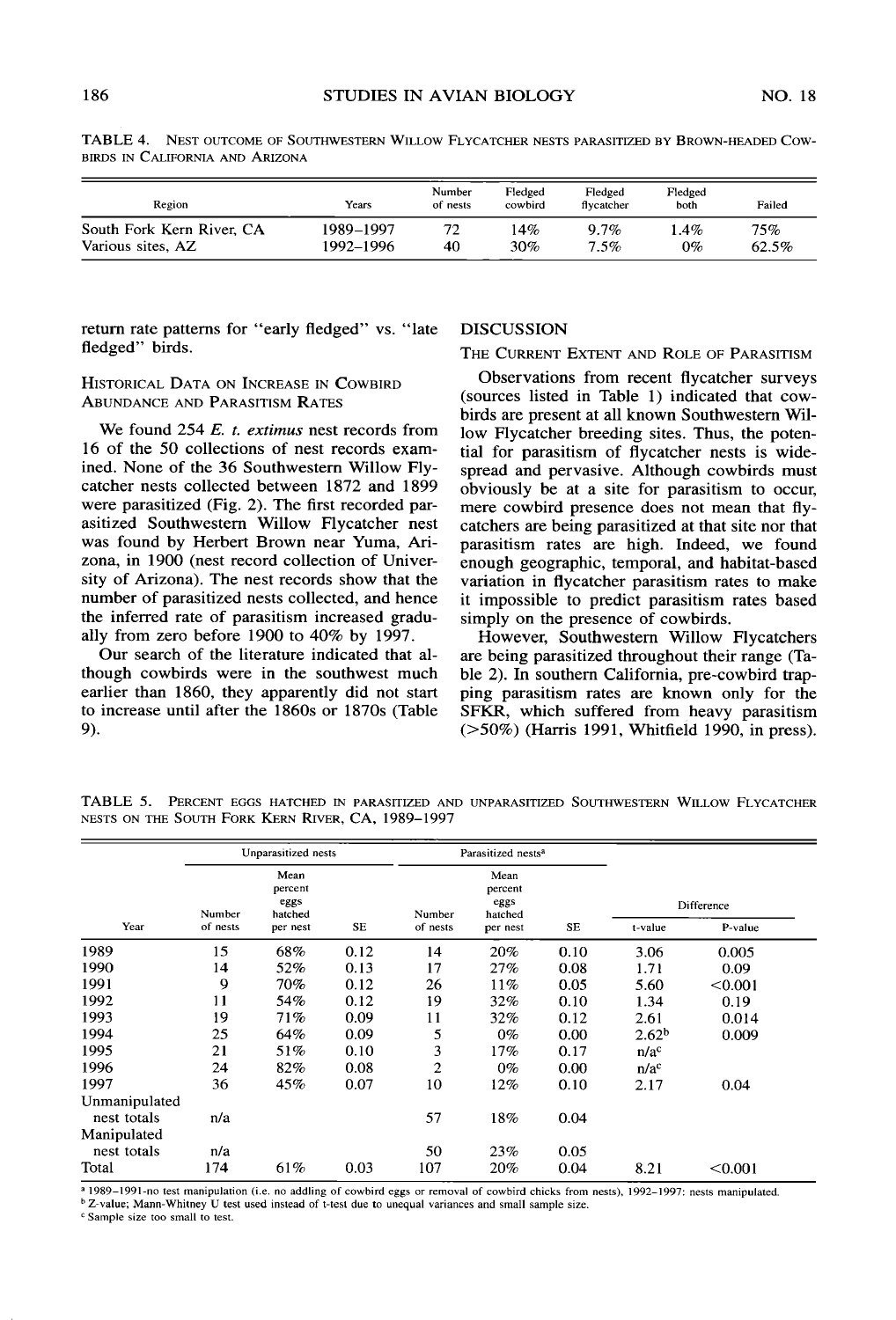|                              |                    | Unparasitized nests                                  |          |                    | Parasitized nests <sup>a</sup>                       |      |                   |                          |  |
|------------------------------|--------------------|------------------------------------------------------|----------|--------------------|------------------------------------------------------|------|-------------------|--------------------------|--|
| Year                         | Number<br>of nests | Mean<br>percent<br>eggs to<br>fledglings<br>per nest | $\rm SE$ | Number<br>of nests | Mean<br>percent<br>eggs to<br>fledglings<br>per nest | SE   | t-value           | Difference<br>$P$ -value |  |
| 1989                         | 15                 | 53%                                                  | 0.13     | 14                 | $2\%$                                                | 0.02 | 3.81              | < 0.001                  |  |
| 1990                         | 14                 | 36%                                                  | 0.14     | 17                 | 13%                                                  | 0.07 | 1.61              | 0.117                    |  |
| 1991                         | 9                  | 58%                                                  | 0.16     | 26                 | $10\%$                                               | 0.05 | 4.05              | < 0.001                  |  |
| 1992                         | 11                 | 54%                                                  | 0.12     | 19                 | 20%                                                  | 0.09 | 2.27              | 0.031                    |  |
| 1993                         | 19                 | 49%                                                  | 0.11     | 11                 | 16%                                                  | 0.08 | 2.14              | 0.041                    |  |
| 1994                         | 25                 | 51%                                                  | 0.10     | 5                  | $0\%$                                                | 0.00 | 2.08 <sup>b</sup> | 0.037                    |  |
| 1995                         | 21                 | 46%                                                  | 0.10     | 3                  | 17%                                                  | 0.17 | n/a <sup>c</sup>  |                          |  |
| 1996                         | 24                 | 73%                                                  | 0.09     | $\overline{2}$     | $0\%$                                                | 0.00 | n/a <sup>c</sup>  |                          |  |
| 1997                         | 36                 | 26%                                                  | 0.06     | 10                 | $2\%$                                                | 0.03 | 1.88              | 0.067                    |  |
| Unmanipulated<br>nest totals | n/a                |                                                      |          | 57                 | 9%                                                   | 0.03 |                   |                          |  |
| Manipulated<br>nest totals   | n/a                |                                                      |          | 50                 | 13%                                                  | 0.04 |                   |                          |  |
| Totals                       | 174                | 47%                                                  | 0.04     | 107                | 11%                                                  | 0.02 |                   |                          |  |

**TABLE 6. PERCENT EGGS THAT HATCHED AND FLEDGED IN PARASITIZED AND UNPARASITIZED SOUTHWESTERN WIL-LOW FLYCATCHER NESTS ON THE SOUTH FORK KERN RIVER, CA, 1989-1997** 

<sup>a</sup> 1989–1991-no nest manipulation (i.e. no addling of cowbird eggs or removal of cowbird chicks from nests), 1992–1997; nests manipulated.

**b Z-value; Mann-Whitney U test used instead of t-test due to unequal variances and small sample size.** 

<sup>c</sup> Sample size too small to test.

**The Santa Margarita River Willow Flycatcher population in San Diego County has increased from 5 birds to 24 birds after cowbird trapping started (Griffith and Griffith in press). Currently, all known southern California Willow Flycatcher populations of more than 10 pairs occur in areas where cowbirds are trapped (Unitt 1987, USFWS 1995), and mean parasitism rates of these Willow Flycatcher populations are 22% or lower. In Arizona and New Mexico, the statewide parasitism rates average 20% and 22% respectively. The overall picture that emerges in every state with intensive flycatcher monitoring is that parasitism is occurring throughout the range, often at rates exceeding those considered acceptable to most host species (Mayfield 1977, Brittingham and Temple 1983, Trail 1992).** 

**When parasitism does occur, data from the SFKR and Arizona show that it negatively impacts the flycatcher at many different levels. Most parasitized Willow Flycatcher nests fail, and few fledge flycatchers. Cowbird parasitism significantly reduces hatching success and fledg-** **ling success leading to significantly lower reproductive success. Harris (1991) noted that some parasitized Willow flycatcher pairs on the SFKR renested several times, one as many as five times, before successfully fledging flycatcher young. He hypothesized that these cowbirdcaused delays in fledging could negatively affect survival of the young. Our data show that cowbird parasitism does indeed cause delays in fledging, on average an 1 l-day delay in first egg dates of successful parasitized pairs when compared to successful unparasitized pairs. However, unlike other studies (e.g., Perrins and Mc-Cleery 1989, Hochachka 1990, Verhulst et al. 1995), we did not find any significant differences in the return rates of nestlings from early nests when compared to nestlings from late nests.** 

**Although these negative impacts are widespread, it is difficult to quantify the populationlevel effects of this loss of productivity, and the long-term effects of parasitism will vary between sites. Parasitism rates averaging 50% in** 

**TABLE 7. NEST SUCCESS OF PARASITIZED AND UNPARASITUED SOUTHWESTERN WILLOW FLYCATCHER NESTS IN DIFFERENT PARTS OF ITS RANGE** 

|                           |           |     | Parasitized  |     | Unparasitized |
|---------------------------|-----------|-----|--------------|-----|---------------|
| Region                    | Years     | N   | Nest success | N   | Nest success  |
| South Fork Kern River, CA | 1989–1997 | 133 | 14%          | 190 | 54%           |
| Various sites, AZ         | 1994–1996 | 31  | 13%          | 133 | 60%           |
| Gila River Valley, NM     | 1997      | o   | 0%           | 61  | 61%           |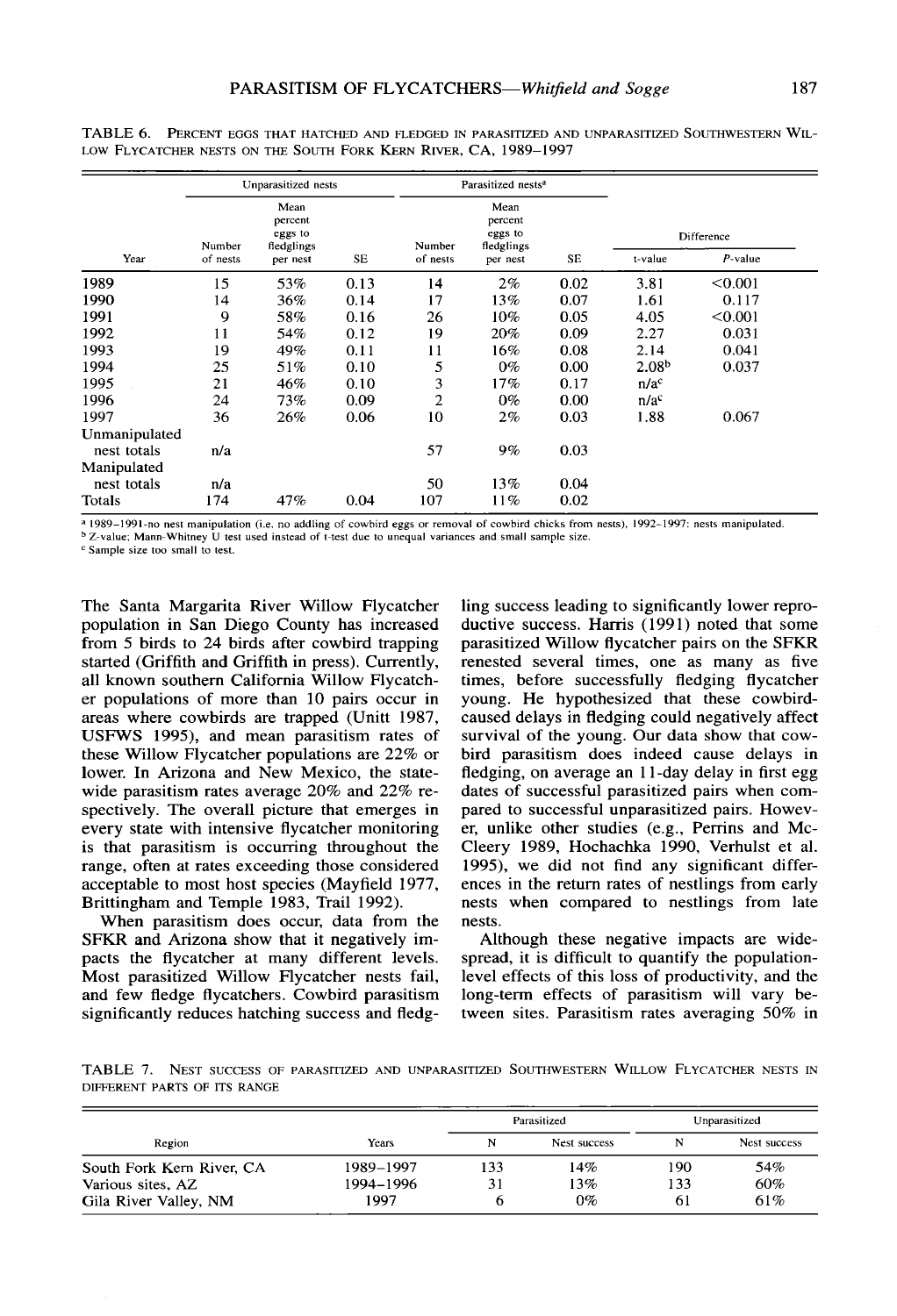|       |            | Early        |                     |            |              |                     |                     |
|-------|------------|--------------|---------------------|------------|--------------|---------------------|---------------------|
| Year  | No. banded | No. returned | Percent<br>returned | No. banded | No. returned | Percent<br>returned | Fisher's<br>exact P |
| 1989  | 16         |              | 31.0%               | 0          | 0            | n/a                 | n/a                 |
| 1990  | 8          | 0            | $0.0\%$             | 10         |              | $10.0\%$            | 0.56                |
| 1991  | 0          | 0            | n/a                 | 9          | 0            | $0.0\%$             | n/a                 |
| 1992  | 14         | 4            | 28.6%               | 16         |              | $6.0\%$             | 0.13                |
| 1993  | 17         |              | 29.4%               | 11         |              | 36.4%               | 0.50                |
| 1994  | 24         |              | 29.2%               | 11         | 3            | 27.3%               | 0.62                |
| 1995  | 23         | 10           | 43.5%               | 6          |              | 16.7%               | 0.24                |
| 1996  | 38         | 12           | 31.6%               | 0          | 0            | n/a                 | n/a                 |
| Total | 140        | 43           | 30.7%               | 63         | 10           | 15.8%               | n/a                 |

TABLE 8. RETURN RATES OF BANDED NESTLING SOUTHWESTERN WILLOW FLYCATCHERS FROM EARLY VERSUS LATE NESTS ON THE SOUTH FORK KERN RIVER, KERN CO., CA

**the Grand Canyon have created a "population" that is not stable, but is maintained only by an influx of individuals from other areas (Sogge et al. 1997). A demographic analysis conducted on the SFKR Willow Flycatcher population by Uyehara et al. (in press) suggests that parasitism levels over 10% reduce population growth. On the other hand, the Gila River Valley population in New Mexico appears to be stable or increasing over the last few years while experiencing on average an 18% parasitism level (Skaggs 1996, S. Stoleson, pers comm.). However, this population of flycatchers appears to be well over 100 pairs and thus may be able to tolerate higher levels of parasitism than the smaller SFKR population (Hall and Rothstein this volume). Although population-level effects vary and are not widely studied, high rates of parasitism threaten the stability of at least some Willow Flycatcher populations and probably limit potential rates of increase for others.** 



**FIGURE 2. Historical cowbird parasitism rates of Southwestern Willow Flycatchers in Arizona and California, 1872-1997 (no data available 1953-1981).** 

## **THE ROLE OF PARASITISM IN THE FLYCATCHER'S DECLINE**

**Cowbird parasitism may have contributed to**  the Southwestern Willow Flycatcher's popula**tion decline, but because cowbird parasitism is strongly influenced by habitat destruction and degradation, as well as nearby human land-use patterns, it is not possible to show how much of the decline was due to cowbird parasitism as opposed to habitat destruction (Rothstein 1994). However, we believe that cowbird parasitism may have played a role in at least some local flycatcher declines and probably reduced the capability of flycatcher populations to recover after habitat was lost.** 

**Several lines of evidence support this conclusion. First, flycatcher population declines occurred concurrently with increasing parasitism. Unitt (1987) summarizes the historical status of the Southwestern Willow Flycatcher, and found it to be widespread and abundant until the early 1900s. Historical data sources (Table 9) and Rothstein (1994) show that Brown-headed Cowbirds were uncommon in the Southwest prior to the 186Os, but had become fairly common by 1925.** 

**Historical flycatcher nest data reflect an association between increasing size of regional cowbird populations and increasing rates of flycatcher parasitism; cowbird parasitism was very rare prior to the turn of the century, but increased thereafter. It is possible that nest collectors were biased towards or against parasitized nests; however, most modem (i.e., twentieth century) egg collectors and collections were not biased, and data from these sources probably present an accurate overview of the frequency of host parasitism at the time they were collected (L. Kiff, pers. comm.).** 

**Thus, regional cowbird abundance increased as sympatric Southwestern Willow Flycatcher**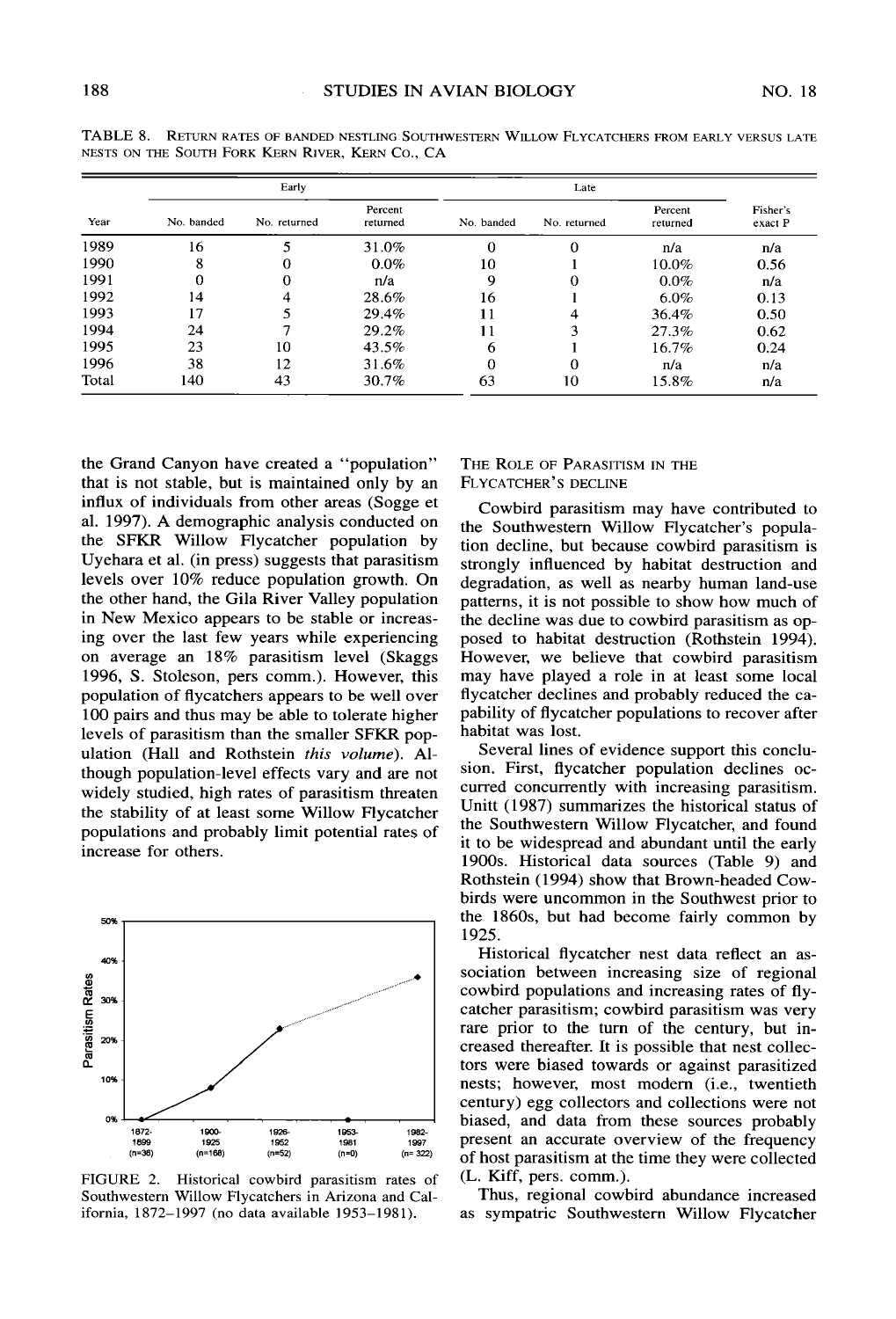| Author(s)               | Year | <b>States</b>                               | Comments                                                                                                                                                                                                                                                                                                                                                                                          |
|-------------------------|------|---------------------------------------------|---------------------------------------------------------------------------------------------------------------------------------------------------------------------------------------------------------------------------------------------------------------------------------------------------------------------------------------------------------------------------------------------------|
| Baird                   | 1858 | NV, UT, CA, CO,<br>NM, and AZ               | Compilation of zoological collection records from over a doz-<br>en survey parties exploring the West. Fewer than a dozen<br>cowbird specimens were collected in the Southwest through<br>the mid- $1850$ 's.                                                                                                                                                                                     |
| Linsdale                | 1936 | <b>NV</b>                                   | Information about Ridgeway collecting a male and female<br>cowbird in 1867 in the Humboldt Valley at Oreana, Per-<br>shing Co., NV. The only other individual seen by him was<br>an adult male collected by him in 1868 at Truckee Reserva-<br>tion, Wahoe, Co., NV.                                                                                                                              |
| Henshaw                 | 1875 | NV, UT, CA, CO,<br>NM, and AZ               | Report on the ornithological collections for Nevada, Utah,<br>California, Colorado, New Mexico, and Arizona. He found<br>that in Utah and Colorado, the cowbird was in "about the<br>same abundance as in the eastern states" (meaning com-<br>mon, given data presented by Mayfield 1965). He also<br>found that the cowbird did not appear to occur in great<br>numbers in portions of Arizona. |
| Ridgeway                | 1880 | UT                                          | Found only two adult and one juvenile cowbirds during an ex-<br>pedition that covered major portions of three years and in-<br>cluded a wide geographic region including the Great Basin/<br>central Utah.                                                                                                                                                                                        |
| Fisher                  | 1893 | UT and CA                                   | Report on the biological survey for The Death Valley Expedi-<br>tion. The author only mentions finding several cowbirds in<br>the Lower Santa Clara Valley, Utah, a few in Pahranagat<br>Valley, Utah, and shooting one male at Furnace Creek,<br>Death Valley, California.                                                                                                                       |
| Bailey                  | 1923 | AZ                                          | Author notes that in 1903, Swarth found cowbirds to be fairly<br>abundant in the Santa Rita Mountains in southern Arizona<br>but not as common as in the lowlands.                                                                                                                                                                                                                                |
| Swarth                  | 1914 | AZ                                          | Author found that cowbirds were common and widespread<br>along the Colorado and Gila Rivers and associated tributar-<br>ies.                                                                                                                                                                                                                                                                      |
| Woodbury and<br>Russell | 1945 | AZ, NM, CO and<br>UT (four corners<br>area) | The authors state: "This cowbird nowhere appears to be com-<br>mon, but seems to be well distributed in small numbers in<br>the lower altitudes."                                                                                                                                                                                                                                                 |

TABLE 9. HISTORICAL ACCOUNTS OF COWBIRD PRESENCE IN THE SOUTHWEST (1858 TO 1945)

**populations decreased. This correlation, however, does not address how heavy the impact of parasitism has been on the flycatcher. As noted above, cowbird parasitism negatively impacts flycatcher reproductive success at many current breeding sites. It is reasonable to assume that, historically, parasitism had the same negative in**fluence on the flycatcher's reproductive success **as it does today. By the late 192Os, Willow Flycatchers in some areas in southern California suffered from heavy parasitism. Hanna (1928: 162) referring to an area in San Bernardino Co., writes, "The Trail1 Flycatcher, California Least Vireo and California Yellow Warbler suffer even more than this report would indicate. They not only have the most parasitized nests and the most Cowbird eggs per nest, but a large number of nests of these species were absolutely destroyed by the Cowbirds (at least I blame the destruction to them), and such nests were not considered in making the survey." In 1937, M.C. Badger commented on an identification card for an egg set collected at the Santa Clara**  **River mouth (Ventura Co., CA), that cowbird eggs were "nearly always found in the nests of this species" (Unitt 1987). Cowbird parasitism almost certainly reduced flycatcher populations such as those described above.** 

**Unfortunately, quantitative data do not exist to document the degree to which cowbird parasitism contributed to and/or prolonged the historical decline of the Southwestern Willow Flycatcher. However, increased cowbird parasitism coincided with decreasing flycatcher populations, some local populations were heavily parasitized, and parasitism probably affected flycatcher productivity then as it does now. Given this, we believe that cowbird parasitism, at the very least, played a role in the reduction of some local flycatcher populations and reduced the capacity for some flycatcher populations to recover once they were reduced due to habitat destruction or degradation.** 

#### **MANAGEMENT OF PARASITISM**

**Cowbird control programs have reduced parasitism rates and stabilized or increased popu-**